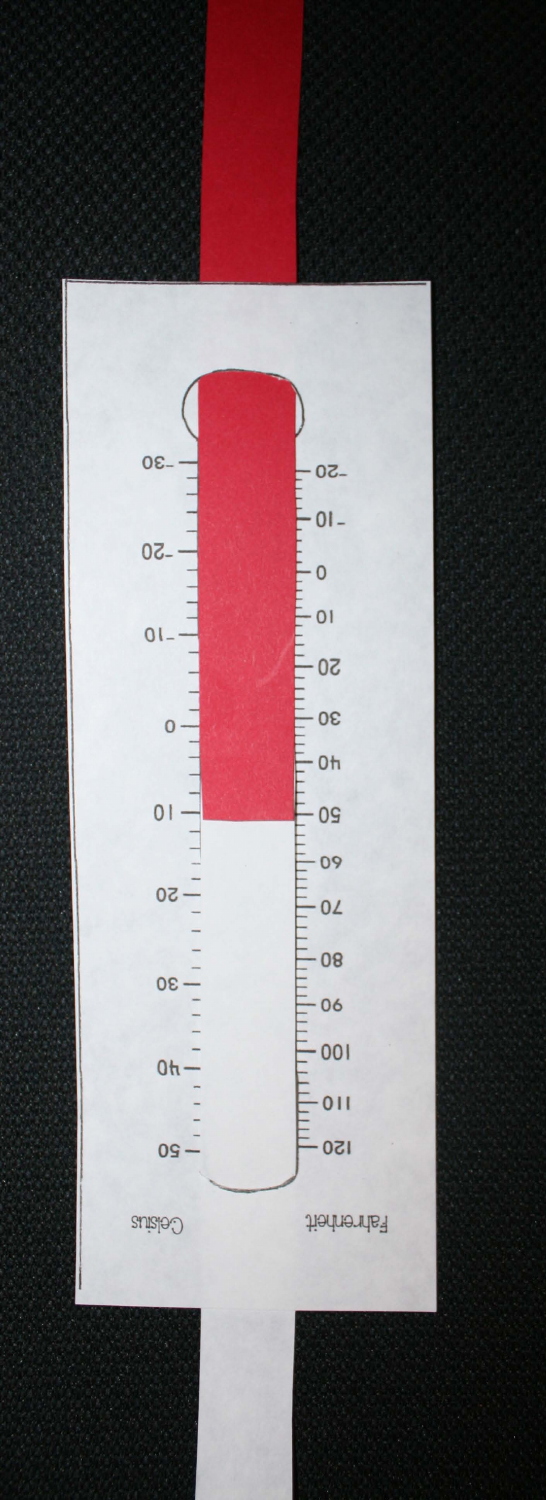![](_page_1_Figure_0.jpeg)

Run off on white construction paper.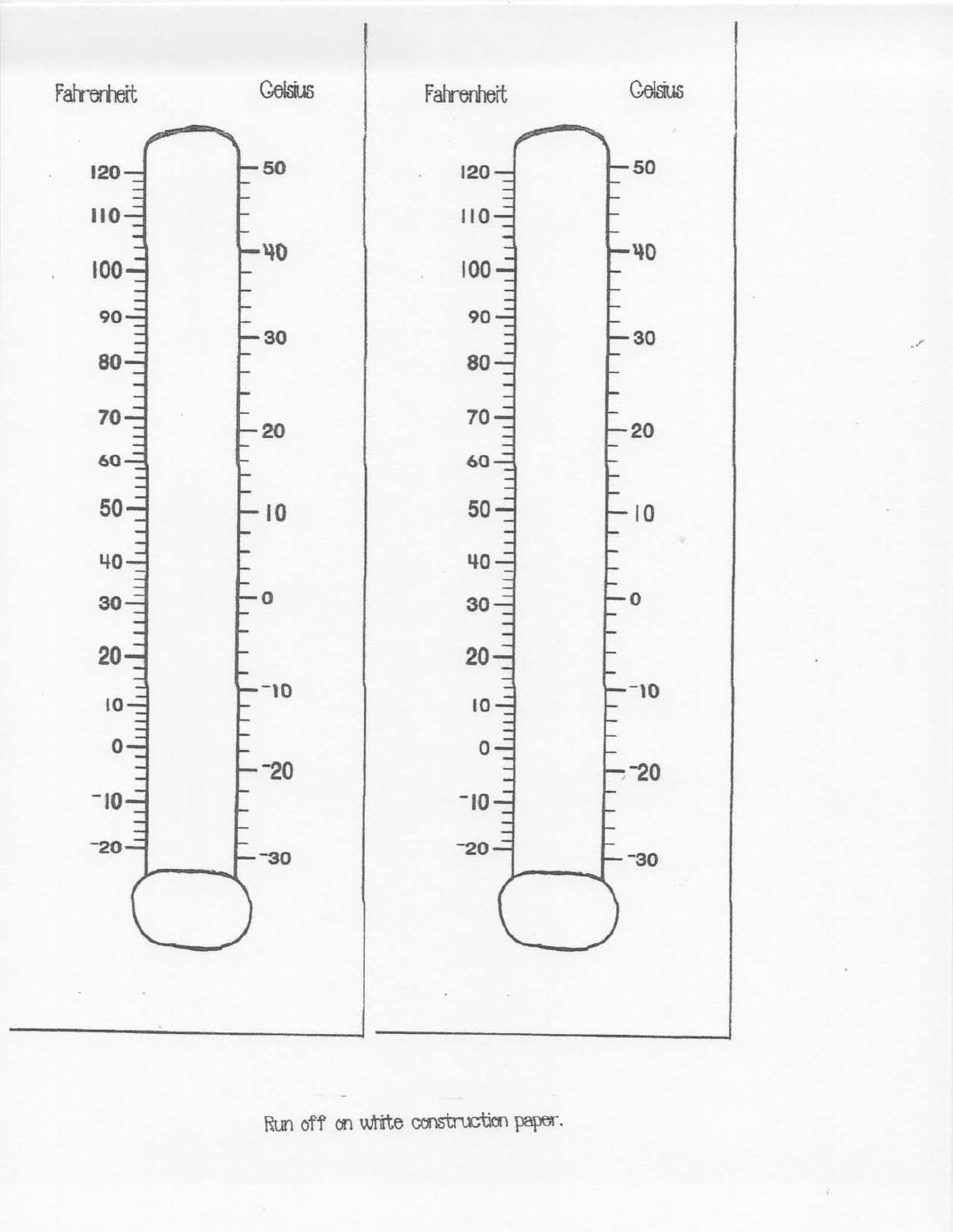|                                        |                    | 50                 | 50                                            | 50                                |
|----------------------------------------|--------------------|--------------------|-----------------------------------------------|-----------------------------------|
| 40<br>$100 -$                          | 40<br>100          | 40<br>100          | 40<br>100                                     | 40<br>100                         |
| Ē<br>80                                | 30<br>80           | 30<br>80           | <b>Expertise</b><br>Е<br>30<br>niam ann<br>80 | 30<br>80                          |
| <b>administration</b><br>20<br>60<br>÷ | H<br>e<br>20<br>60 | Ê<br>20<br>H<br>60 | <b>HINE</b><br>20<br>60                       | dualensin<br>$\frac{20}{3}$<br>60 |
| 10                                     | 10                 | 10                 |                                               | 10                                |

Paper Thermometer Temperature Slider

TeachWithMe.com

## Materials:

- Red and white construction paper
- Glue sticks
- Scissors
- Recording sheets

## Directions:

- 1. Run off the thermometer on white construction paper.
- 2. Cut red strips of construction paper the same size as your template. I made mine 1 inch, but sometimes when you print off a scanned PDF it prints a tad smaller. You want to make sure the width of your strips will fit through the slits on your thermometer.
- 3. Cut white strips of construction paper the same.
- 4. Students glue a white strip and red strip together so that the top half is white and the bottom half is red.
- 5. Cut slits at the top and bottom of the thermometer.
- 6. Students slide their strip through to show what the temperature is.
- 7. Place a real thermometer outside. Read it everyday.
- 8. Students find that temperature on their paper thermometer and then make tally marks on their recording sheet.
- 9. Later they add up their tally marks for the month and make a graph.

![](_page_2_Picture_18.jpeg)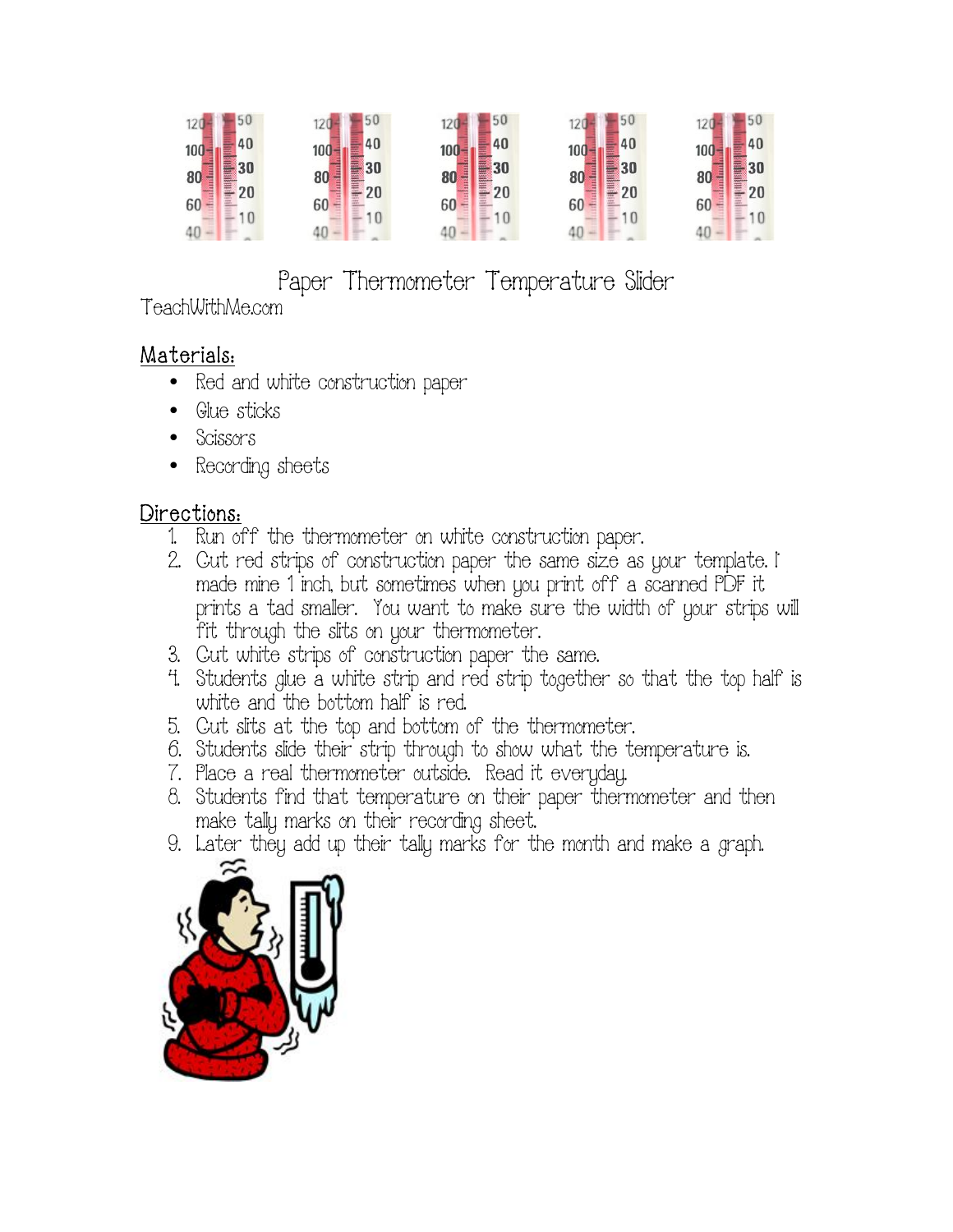## Daily Temperature Log

<u> 1980 - Johann Stoff, deutscher Stoffen und der Stoffen und der Stoffen und der Stoffen und der Stoffen und der</u>

Name: \_\_\_\_\_\_\_\_\_\_\_\_\_\_\_\_\_\_\_\_\_\_\_\_\_\_\_\_\_\_\_\_\_\_\_\_\_\_\_\_\_\_\_\_\_\_

Month: \_\_\_\_\_\_\_\_\_\_\_\_\_\_\_\_\_\_\_\_\_\_\_\_\_\_\_\_\_\_\_\_\_\_\_\_\_\_\_\_\_\_\_\_\_\_\_\_\_\_\_\_\_\_\_\_\_\_\_\_\_\_\_\_\_\_\_\_\_\_\_\_

| Date: | Time Of Day: | Fahrenheit Temp | Celsius Temp |
|-------|--------------|-----------------|--------------|
|       |              |                 |              |
|       |              |                 |              |
|       |              |                 |              |
|       |              |                 |              |
|       |              |                 |              |
|       |              |                 |              |
|       |              |                 |              |
|       |              |                 |              |
|       |              |                 |              |
|       |              |                 |              |
|       |              |                 |              |
|       |              |                 |              |
|       |              |                 |              |
|       |              |                 |              |
|       |              |                 |              |
|       |              |                 |              |
|       |              |                 |              |
|       |              |                 |              |
|       |              |                 |              |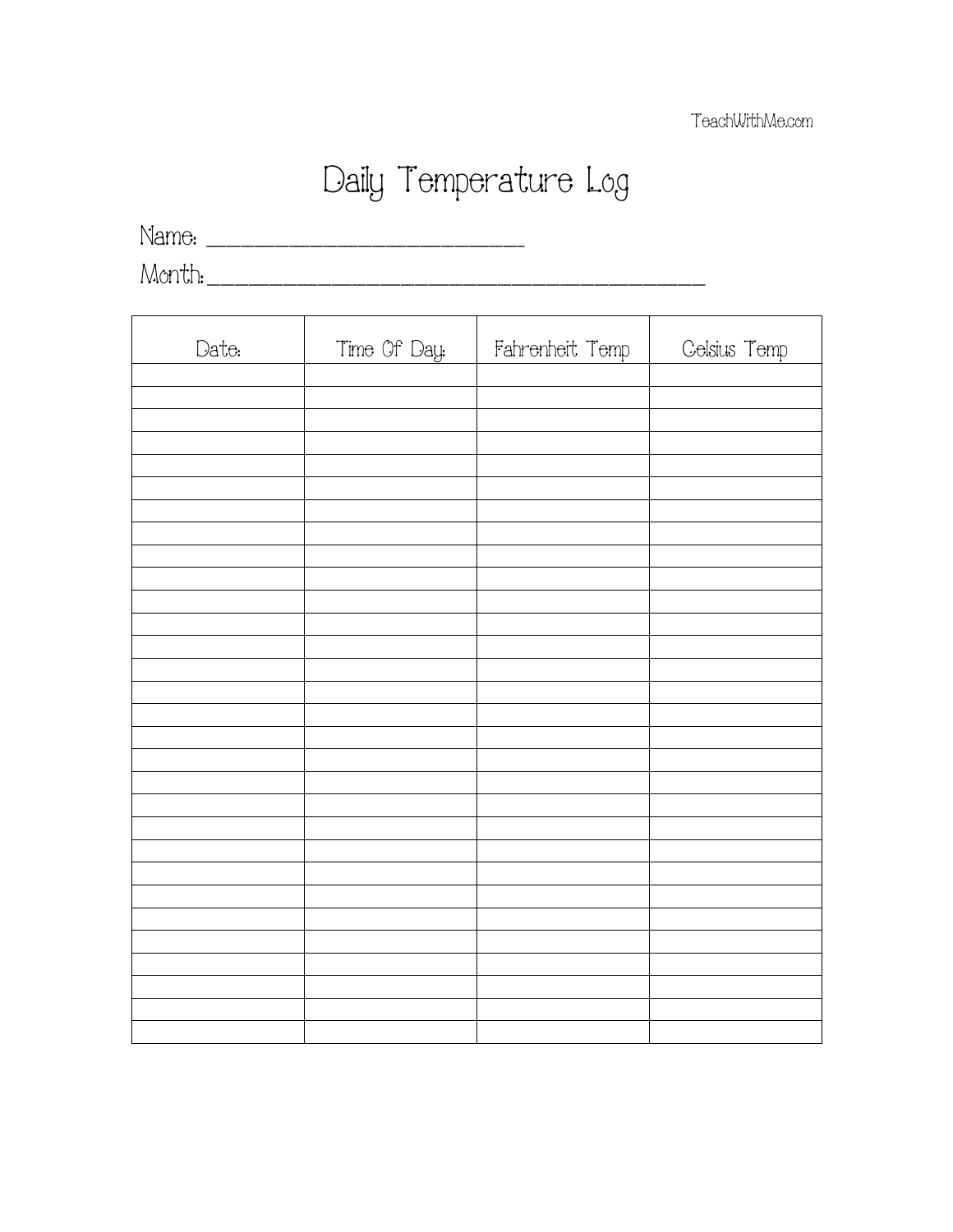|                 | If you were absent, make sure that you get the temperature results<br>for the days that you were gone. |  |
|-----------------|--------------------------------------------------------------------------------------------------------|--|
| Above Freezing: |                                                                                                        |  |
| Below Freezing: |                                                                                                        |  |
| Hot Days:       | $Hot = s$                                                                                              |  |
| Warm Days:      |                                                                                                        |  |
| Cool Days:      | $Cool = S$                                                                                             |  |
| Cold Days:      |                                                                                                        |  |

TeachWithMe.com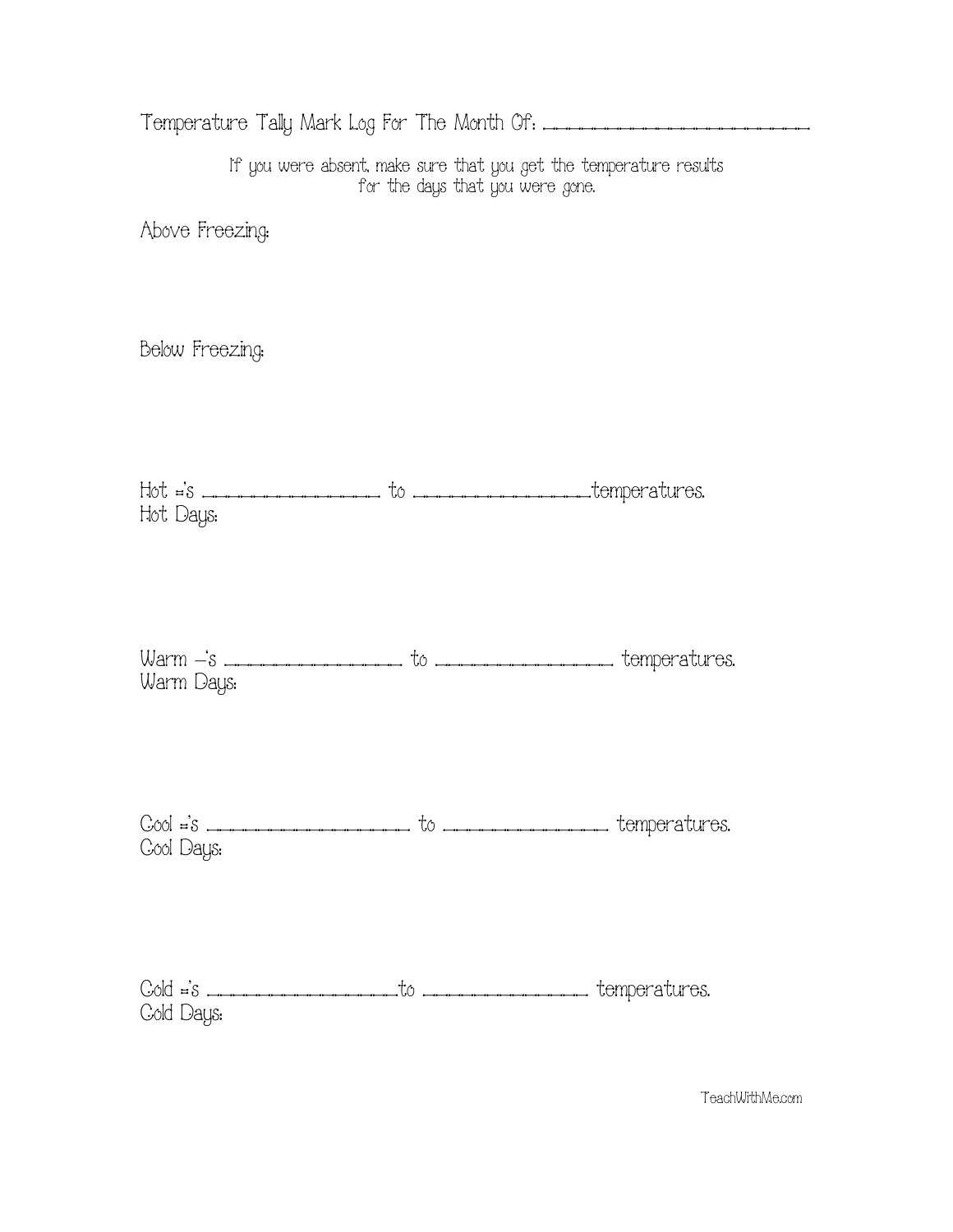## TeachWithMe.com

![](_page_5_Picture_1.jpeg)

Graph For The Month Of: \_\_\_\_\_\_\_\_\_\_\_\_\_\_\_\_\_\_\_\_\_

| Days ABOVE Freezing | Days BELOW Freezing |
|---------------------|---------------------|
|                     |                     |
|                     |                     |
|                     |                     |
|                     |                     |
|                     |                     |
|                     |                     |
|                     |                     |
|                     |                     |
|                     |                     |
|                     |                     |
|                     |                     |
|                     |                     |
|                     |                     |
|                     |                     |
|                     |                     |
|                     |                     |
|                     |                     |
|                     |                     |
|                     |                     |
|                     |                     |
|                     |                     |
|                     |                     |
|                     |                     |
|                     |                     |
|                     |                     |
|                     |                     |
|                     |                     |
|                     |                     |
|                     |                     |